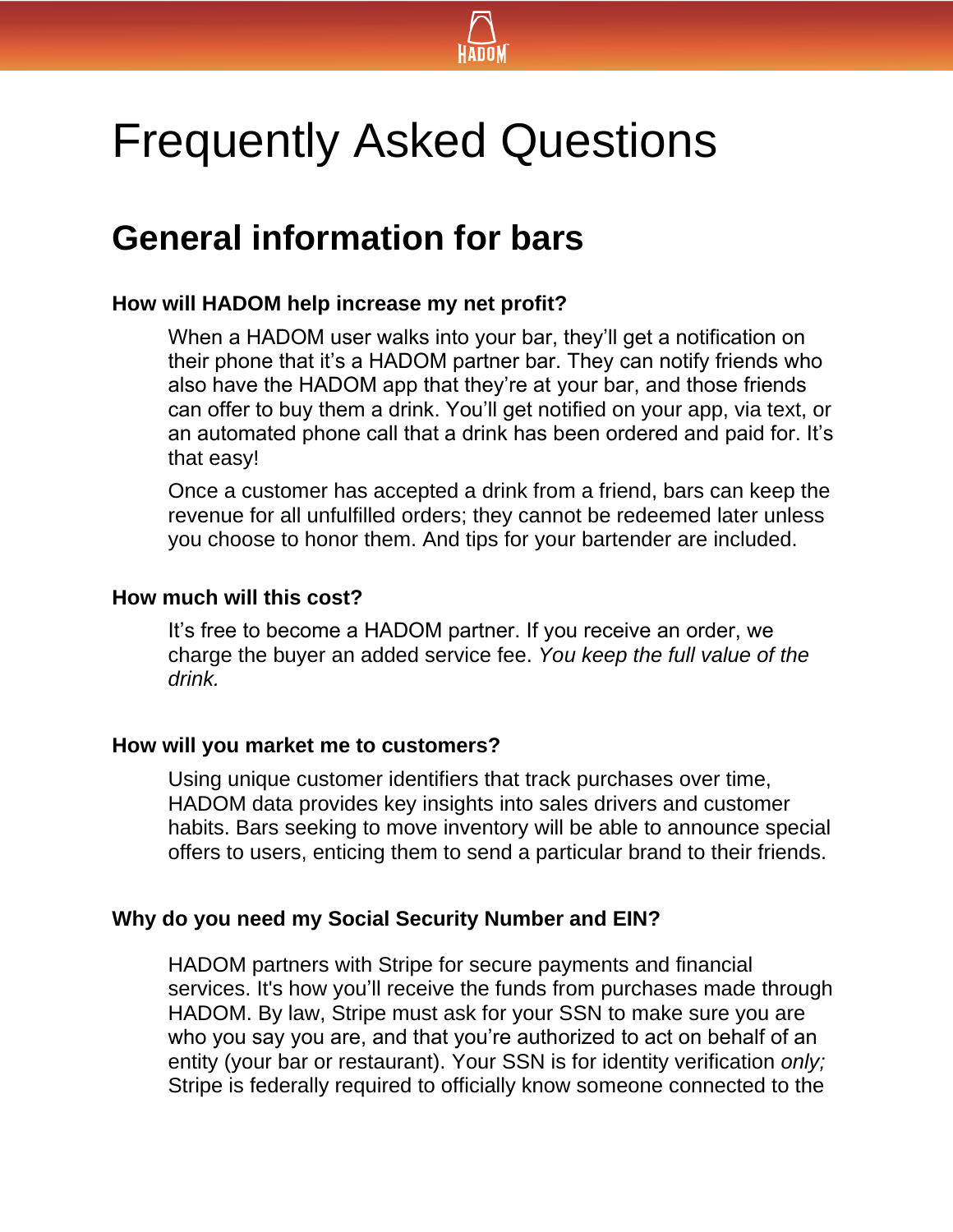

account. Your information is secure, and HADOM doesn't access or store it.

Stripe doesn't run credit checks, so inputting your SSN for this purpose won't affect your credit score. Your taxes won't be affected, either, as long as you input the correct name, Employer Identification Number (EIN), and bank account information.

HADOM has no access to your banking data, so we don't store it and your privacy is tightly controlled. Stripe keeps all the information you enter safe with bank-level security measures

## **Payment**

#### **How quickly do I get paid?**

You will get paid once a week via direct deposit into your corporate bank account.

#### **How does the payment process work?**

HADOM handles the transactions. Customers can save their billing information in our app—so it's easy for them to order drinks for their friends from you over and over. We send you the order total, minus our service fee (which does not impact your bottom line), via your preferred form of payment. You will never pay us anything for this service for any reason; we will be paying you.

### **Orders**

#### **How do I receive orders?**

We recommend you receive orders through the HADOM bar app, which you can access from any device with an internet connection. Or you can receive orders via text (SMS). You can also choose to receive order via an automated phone call.

#### **Can I refuse or modify orders?**